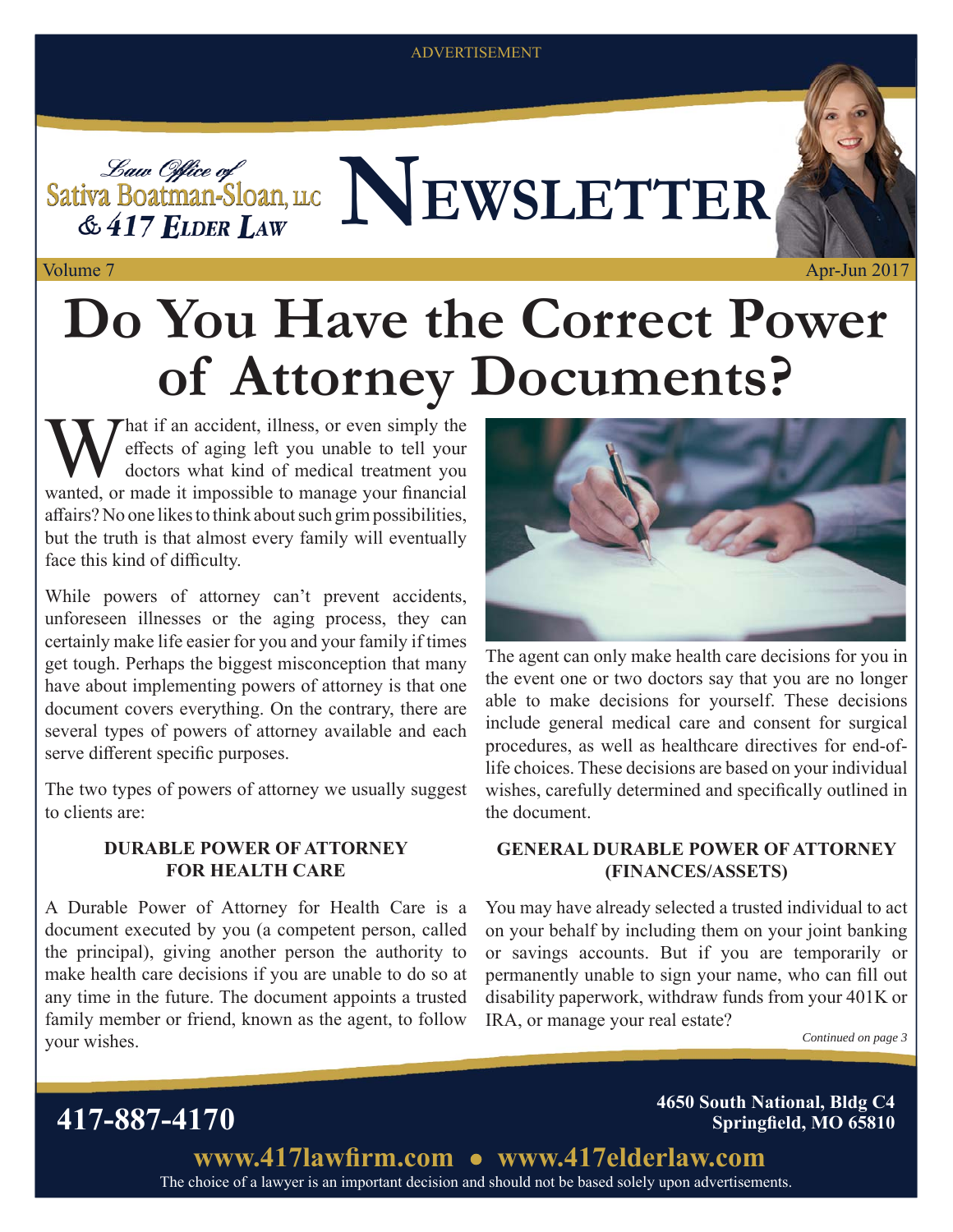### CONGRATULATIONS **2017 GRADUATES**

May is the month for graduations. Whether graduating from high school, college or graduate school, it symbolizes a step toward a new phase in a person's life.

As a graduate, there is such an overwhelming feeling of accomplishment and pure joy as the ceremony unfolds and you, at last, hear your name called, walk across the platform to receive your diploma, receive a hand shake from the presenter and enjoy the applause of your family and friends in the audience.

Graduation is a celebration of achievement that through hard work, determination, and overcoming many obstacles and challenges, not only the graduate, but the entire class have reached their goal.

At Law Office of Sativa Boatman-Sloan, LLC & 417 Elder Law, we wish all 2017 graduates the best for the future and all its challenges and opportunities. Treat your education as a spring board and not a finish line.



## **SHOULD MY BUSINESS HAVE <sup>A</sup> SUCCESSION PLAN?**

You've been in business for a while. You are working hard to continue to grow and prosper, but have you given much thought as to whom you'll eventually pass the keys to your business?

In ideal situations, you should have a succession plan in place before you open the doors of your business. In reality, few small businesses have one.

Unlike large companies, small businesses and partnerships often fail without a solid succession plan when the owner or a senior-level partner retires, becomes incapacitated or dies. Problems can also arise when partners decide to part ways.

Unfortunately, there are many instances where successors inherit a healthy business and then are forced into bankruptcy because they lack available liquidity to pay debts and taxes. Proper planning helps avoid many of the problems associated with succession and transfer of ownership.

If you don't have a succession plan for your business, perhaps it's time to draft one. Remember, it's not a "one size fits all" process, so consider the following tips:

- Include the succession planning strategy in your business plan
- Don't wait too long to begin
- Evaluate your retirement
- savings and insurance • Assemble a team of legal and
- financial advisers
- Identify and train a successor
- Discuss succession plans openly with clients, potential customers and employees



• Revisit plan periodically and update when necessary

Although no one can know for certain what the future will look like for your small business, creating and implementing an effective business succession plan will result in financial benefits, tax advantages and emotional satisfaction regardless of what the future brings.

At Law Office of Sativa Boatman-Sloan, LLC & 417 Elder Law, we can help business owners through the complicated process of business succession and provide the expertise to make objective decisions.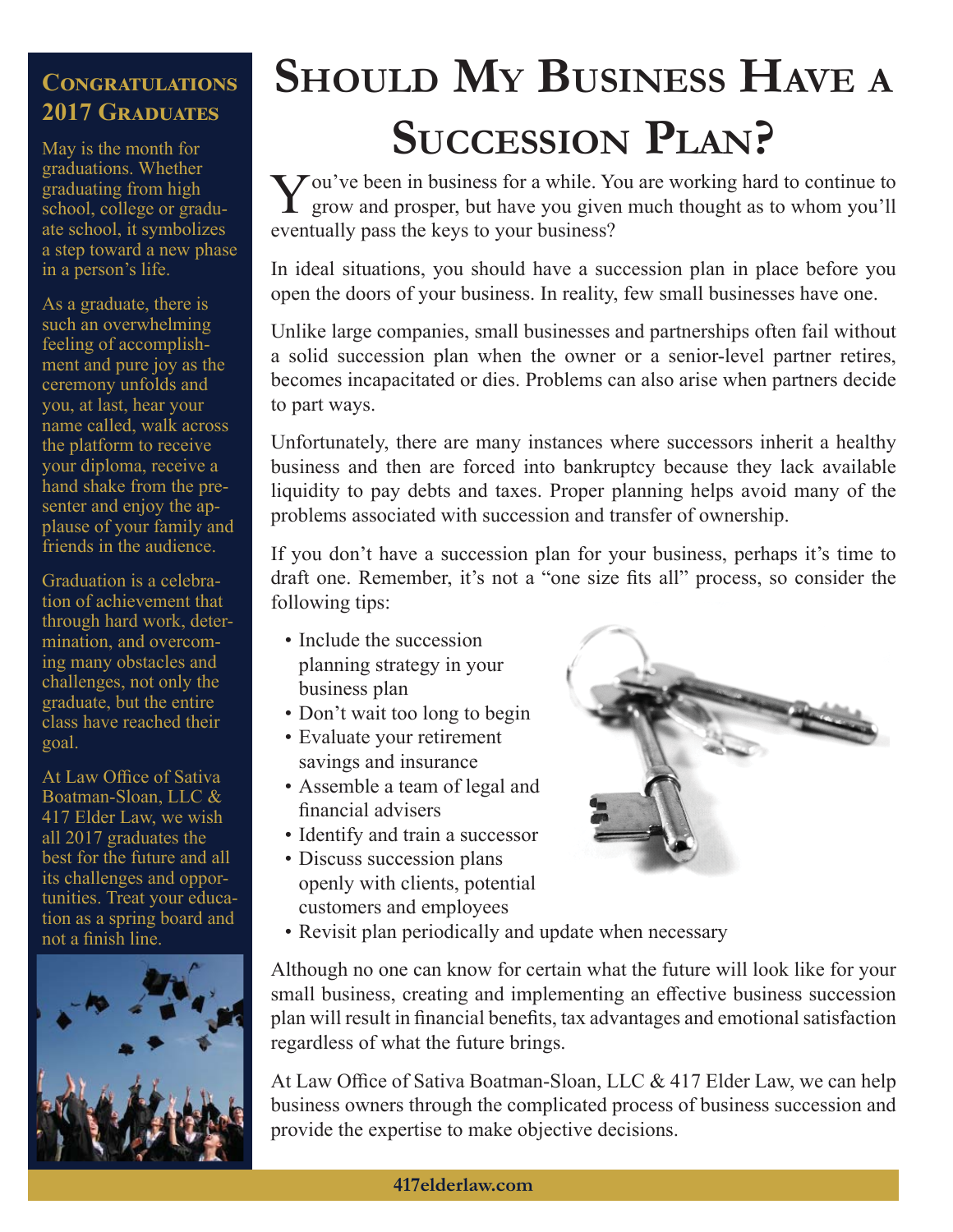## **Avoid the Scams Brought About by Spring Severe Weather Documents!**<br>
The answer: no one, unless you

 $\sum$  hen severe weather strikes, such as hailstorms or tornados, and cause damage to your home and property, beware of contractors that seem to arrive out of the blue promising quick and cheap fixes. Although some are reputable, many are not.

Seniors can be vulnerable to home repair scams. The scammer often specifically looks for older folks. They look for homes with wheelchair ramps, handicap placards on cars, lawn figurines and unkempt yards. They go door-to-door to solicit work. Seniors tend to be more trusting than younger age groups, and those who live alone may welcome a friendly face.

Anyone who comes to your door to solicit work is not likely to be reputable. For example, competent roofers usually have enough work without going door to door. If a hailstorm has damaged your roof, your insurance adjuster should be the first one to examine the damage. Get several estimates on the repair before signing the contract. Make sure the contractor is insured and bonded, and it should be a red flag if they cannot produce these documents. Also, check with the Better Business Bureau for any complaints.

The easy solution to this problem is to not engage with doorto-door solicitors and don't give them work. But the fact is, the people who get victimized may not be up to these precautions. They need help from you – their family members and neighbors.

As a family member, ask questions and diplomatically request to have a look at the work and contract to help determine if the contractor is legitimate. If you do not live nearby, you should enlist trusted neighbors to be your "eyes and ears" to help protect your loved one from being victimized. Remember, if the deal sounds too good to be true, it probably is.

### **Do You Have the Correct Power of Attorney Documents?**

have a General Durable Power of Attorney in place. Even your spouse cannot sign on an account if they are not a joint owner and will not be able to control assets solely owned in your name. *Continued from page 1*

Sure, you may see many free templates out on the Internet stating they are one of these two types of powers of attorney, but they may not align with your wishes. Careful review and understanding is needed when preparing your powers of attorney. Because no two people or family situations are exactly the same, it is a good idea to review your power of attorney documents with your attorney to ensure you are protected for your specific situation and wishes.

It's also important to note that your powers of attorney should be reviewed regularly to accommodate life's changes.

At Law Office of Sativa Boatman-Sloan, LLC & 417 Elder Law, we can educate you about the options for your entire estate plan, including end-of-life decisions. We will work with you and help you achieve peace of mind knowing that if you face a crisis, your final decisions will already have been made.

Tulip Trivia

There are more than 3,000 naturally occurring and genetically cultivated varieties of the flower worldwide.

The Netherlands are the largest producer and exporter of tulips worldwide, growing and exporting nearly three billion bulbs each year.

> Tulips can be used to replace onions in many recipes and are even used to make wine.

A variety of tulip was named after James Parkinson, the doctor for which the degenerative disease is named.

**417lawfi rm.com**